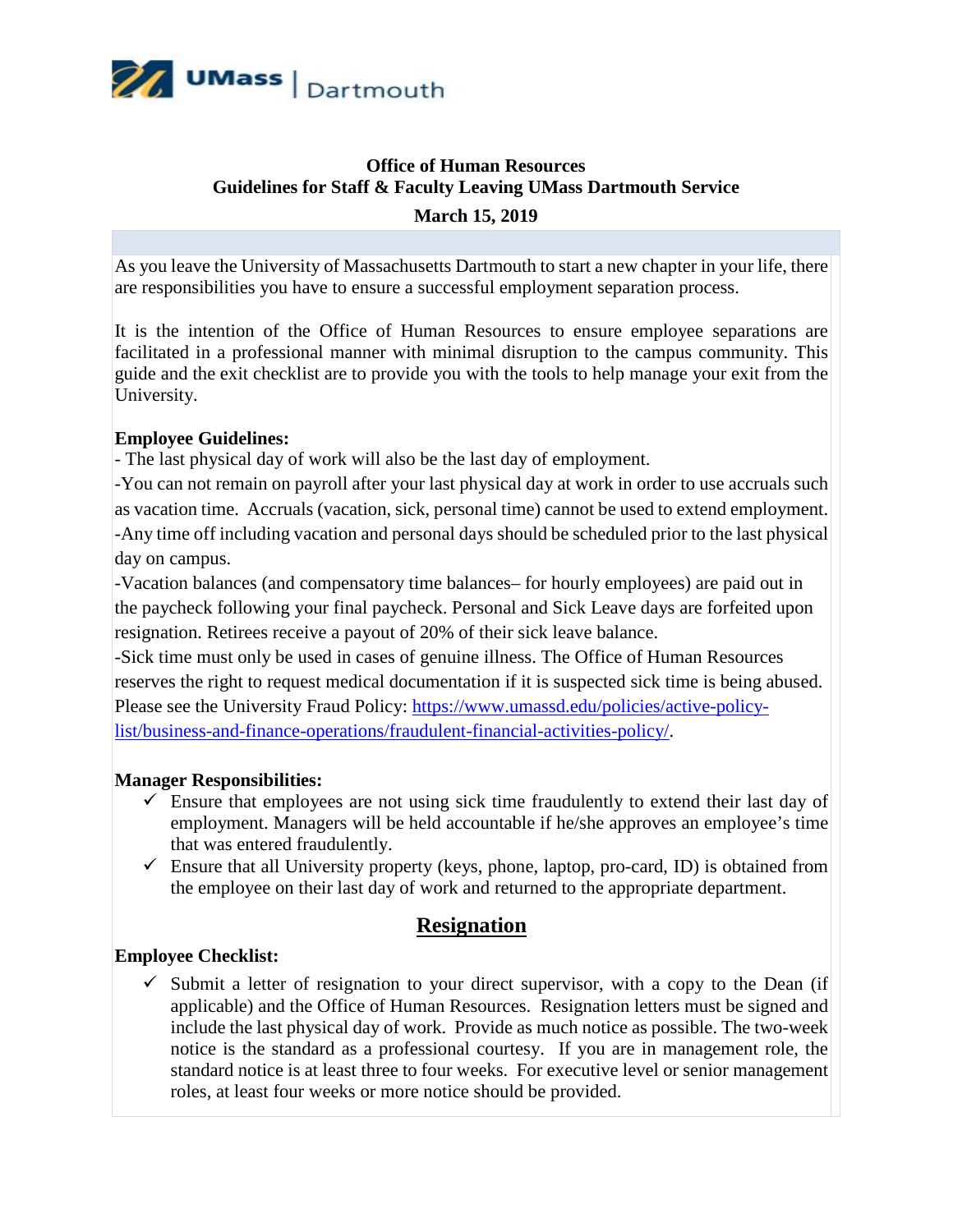$\checkmark$  Contact the Office of Human Resources to arrange an exit interview. You will meet with your area's HR Generalist who will discuss what will happen with your benefits and give you other useful information on exiting.

## **For Faculty:**

Salary payout: Faculty who are resigning will be offered these options:

- o **Option A** –Faculty will be paid out in one lump sum at the end of the academic year in the paycheck following May  $31^{st}$ . The effective date of resignation will be May  $31^{st}$ .
- o **Option B** Faculty who leave after the fall semester has completed but before the spring semester has commenced will be paid out in one lump sum in the paycheck following December  $31^{st}$ . The effective date of resignation will be December  $31^{st}$ .

The university will not entertain resignations by faculty that occur mid-semester as it is too disruptive to students and scheduling.

# **Retirement**

Please note that you can retire *only* if you meet the eligibility requirements as a Massachusetts state employee. To be eligible, you must have at least 10 years of full-time service with the state and have reached age 55 (if hired before April 2012) or age 60 (if hired after April 2012), or at any age with 20 years of full-time service.

If you do not meet the retirement eligibility, your exit from the university will be treated as a resignation.

## **Employee Checklist:**

### **1 year prior to retirement:**

- $\checkmark$  If you are eligible for the Faculty Federation or ESU Retirement Incentive, your intent to retire letter must be submitted at *least one year* before the date of retirement. Please see the *union agreement* for further details.
- $\checkmark$  The intent to retire letter will need to state your retirement date, be addressed to the Chancellor, with a copy to your Dean/Division Head, department head/chair, and the Office of Human Resources.
- **3 months prior to retirement date:**
	- $\checkmark$  If you have not already done so, please submit an intent to retire letter to your direct supervisor, with a copy to the Dean (if applicable) and the Office of Human Resources. Letters must be signed and include the last physical day of work.
	- $\checkmark$  Contact the Benefits Specialist in the Office of Human Resources to arrange a retirement meeting. This must happen at least 3 months before your date of retirement. The Benefits Specialist will assist you in completing forms to make the necessary changes to your health and other insurances and discuss other benefits.
	- $\checkmark$  Contact the State Board of Retirement / Optional Retirement Plan administrator to submit your application to retire.